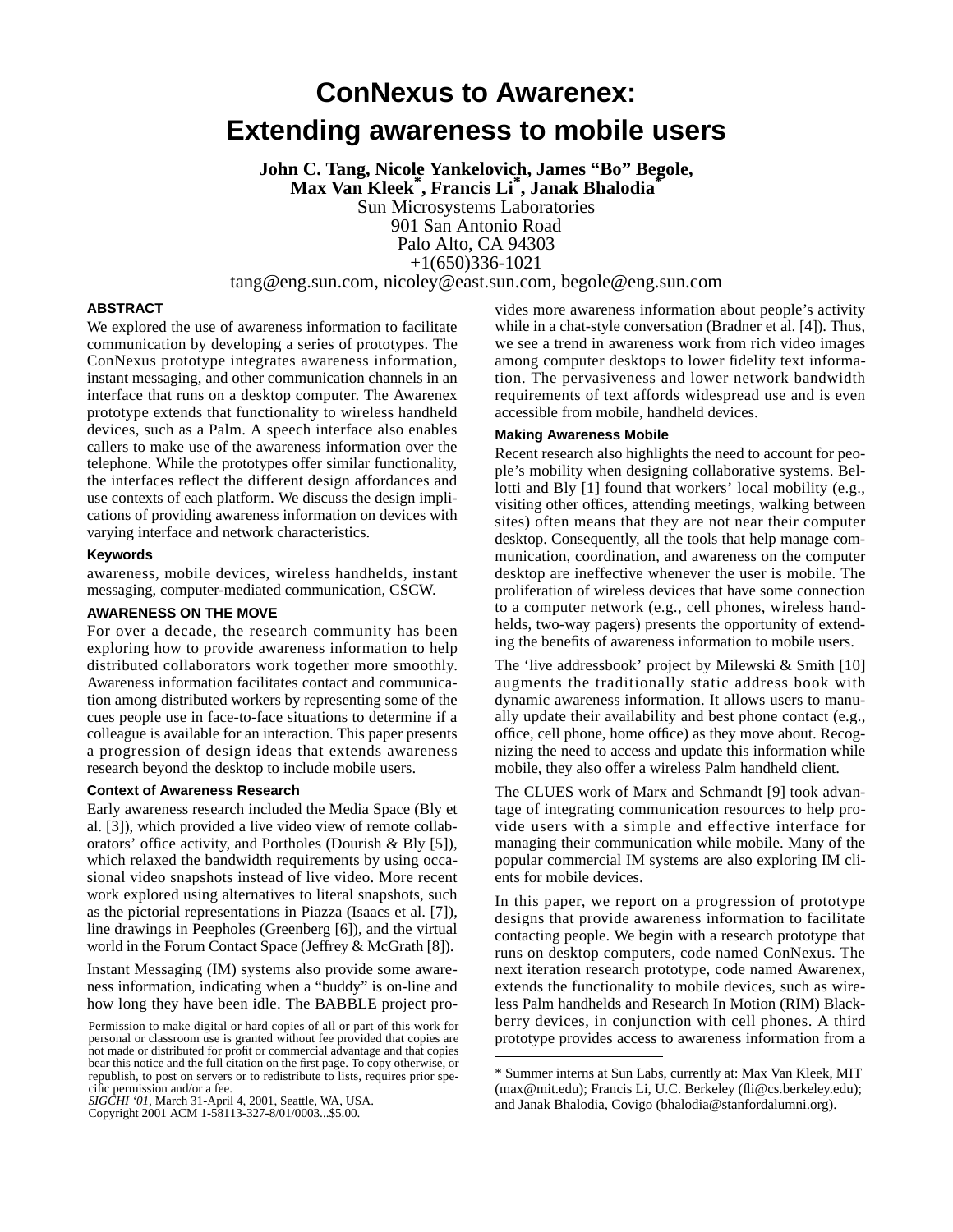conventional telephone through a speech interface. We present our design concepts and some lessons learned in providing awareness services on multiple platforms.

# **PROJECT CONNEXUS: AWARENESS FOR THE DESKTOP**

Many companies confronting the problem of increasingly distributed workforces have turned to commercial IM systems to facilitate remote communication. We believe that the design requirements in the workplace are different than those for on-line socializing, where IM became popular. In designing ConNexus, we integrated communication tools and awareness capabilities into the workplace context.

We drew upon the research of Nardi et al. [11] who studied the use of IM in the workplace and identified some common patterns of use:

- Establishing contact—In the workplace, IM is often used to make initial contact and decide whether now is a good time to have an interaction.
- Communication transitions—Once contact is made, the IM often transitions to another communication channel (e.g., phone, face-to-face, e-mail).

Their study also revealed how concerned workplace users are about being interrupted and interrupting others when initiating contact. One reason users like IM is because they find it to be less disruptive than the phone.

## **The ConNexus User Interface Design**

Based on the Nardi et al. study [11], our own review of IM products, and visits to IM customers, we identified three design goals for a new workplace communication tool:

- Provide awareness cues to help people find opportune times to initiate contact
- Integrate multiple communication tools to facilitate transitions from one to another
- More naturally support the process of starting, maintaining, and ending communication

These features go beyond current commercial IM systems to create a unified interface for managing communication with others. We called our desktop prototype ConNexus, which stands for *Con*tact *Nexus*. The primary components in ConNexus are:

- Contact List—a selected list of colleagues for which awareness information is provided and through which you can easily establish contact with them.
- Contact Toolbar—upon selecting a particular colleague, more detailed activity information and access to communication channels are presented.
- Communication Tools—a tailored set of communication tools appropriate to each person on the Contact List, including IM, e-mail, application sharing, and calendar.

# Contact List

The Contact List provides awareness information for a selected set of people. Each entry in the list indicates whether:

- the user is logged in and using ConNexus
- the input devices (keyboard and mouse) have been idle
- the user is engaged in any computer-mediated communication activities (shown by activity indicators)

Figure 1 shows a Contact List for a user named Nicole. Nicole has opted to show an entry for herself, with is at the top of the list. Her entry indicates that she is running Con-Nexus and active on her computer (black text with no idle time). Since she is not involved in any communication activities, no activity indicators are displayed.

|                     | Nicole<br>п               |  |  |
|---------------------|---------------------------|--|--|
| Conference          |                           |  |  |
| <b>Contact List</b> |                           |  |  |
| Nicole              |                           |  |  |
| John 陷              |                           |  |  |
| Bo (9m)             |                           |  |  |
|                     | Don (4:47pm 10/13) 塞      |  |  |
|                     | Mattias (1:04 pm 10/14) 塞 |  |  |
|                     | Hayan (41m)               |  |  |
|                     |                           |  |  |

**Figure 1.** The Contact List provides awareness for a list of users by showing any computer input device idle time and any communication activity indicators for each user.

The activity indicator at John's entry shows that he is currently involved in an IM with another user. Bo's entry shows that his computer has been idle for nine minutes. Don's entry in gray text and the accompanying icon shows that he has logged out of ConNexus at the time and date indicated.

## Contact Toolbar

Clicking on any user's entry on the Contact List brings up a Contact Toolbar for that user. The Contact Toolbar provides calendar information and access to the communication resources relevant to the selected user.



**Figure 2.** The Contact Toolbar shows a salient appointment and buttons that activate communication resources.

In the Contact Toolbar for Mattias shown in Figure 2, the first line at the top shows one line of information about the most salient appointment for Mattias—either an appointment that is currently occurring, or the next appointment, if any, that is scheduled to occur for the day. The row of buttons presents the relevant communication resources for Mattias. Proceeding from left to right, Nicole can start an IM chat, open an e-mail compose window, browse the full version of his calendar, call on the telephone (not implemented), start a SunForum<sup>TM</sup> desktop conference (which allows application sharing), or access his on-line directory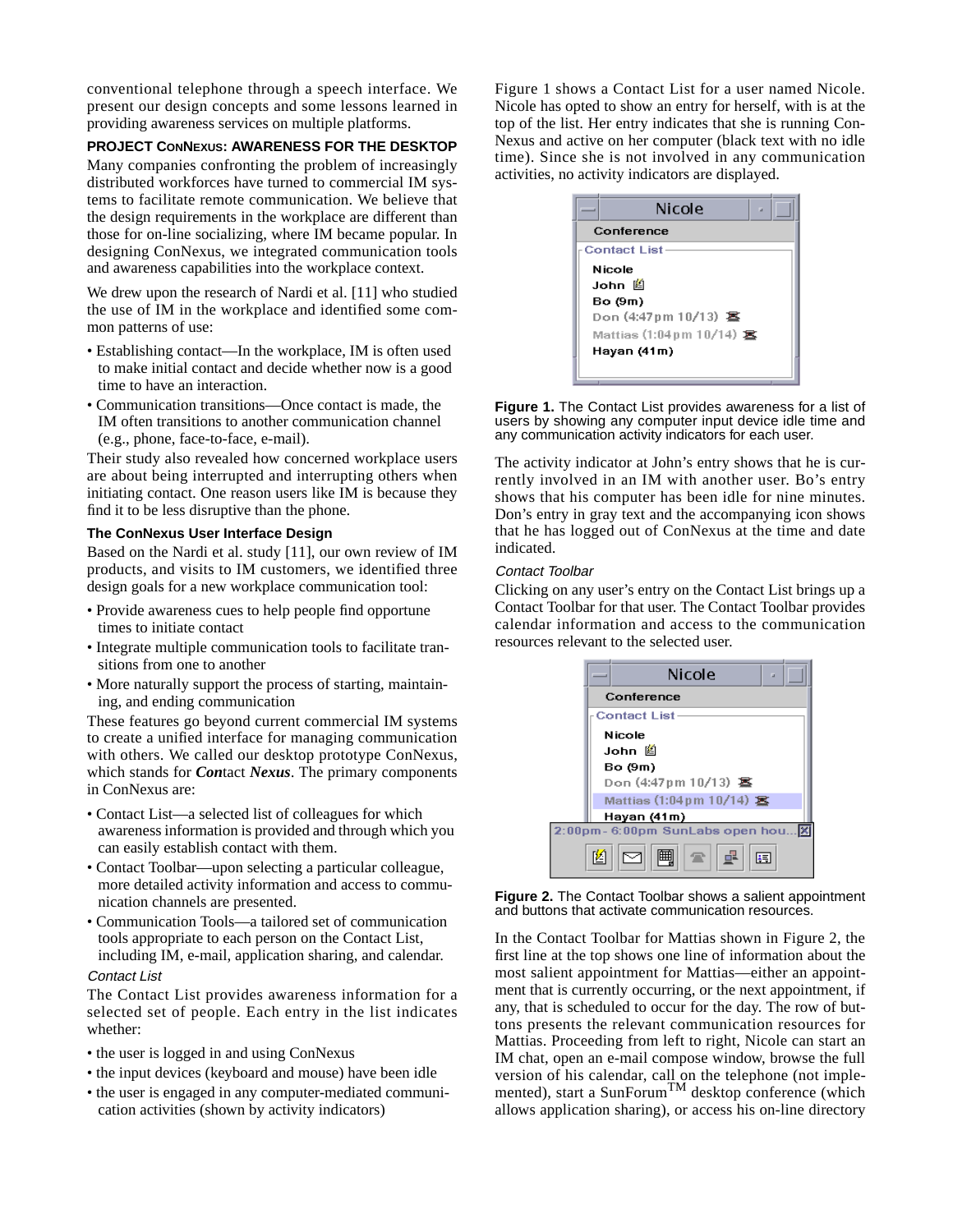card (which provides any contact information available from the corporate database, such as room number, mailing address). By integrating the various computer-mediated communication resources into the Contact Toolbar, users can easily choose the appropriate channel to make contact.

## Providing More Awareness in IM Text Chat

While the IM chat functionality in ConNexus is similar to commercial IM systems, we revised the features to minimize disruption and increase awareness of remote participants. Choosing to launch an IM chat from the Contact Toolbar (or double-clicking on a Contact List entry, as an accelerator) brings up an IM window. The IM window has a region for displaying the interactive chat, and a text input field below that for typing input to the chat (see Figure 3). Initially, the background of the chat region is a light gray until the person you are directing the IM to joins the chat.

|        |                                | John<br>a                                      |  |  |  |
|--------|--------------------------------|------------------------------------------------|--|--|--|
|        |                                | Conference                                     |  |  |  |
|        |                                | <b>Contact List-</b>                           |  |  |  |
|        | John 陷                         |                                                |  |  |  |
|        | Nicole (55m) $\, \circledcirc$ |                                                |  |  |  |
|        | <b>Bo</b>                      | Jean 函                                         |  |  |  |
|        |                                | Janak (4:47pm 10/13)<br>Ξ                      |  |  |  |
|        | Ма                             |                                                |  |  |  |
|        |                                | Chatting with Bo@qahwaji                       |  |  |  |
|        |                                | Conference<br>Edit                             |  |  |  |
|        |                                | <b>Previous Messages:</b>                      |  |  |  |
| Max li |                                | John (10:30): Can we chat about designing data |  |  |  |
|        |                                | logging for the study now?                     |  |  |  |
|        |                                |                                                |  |  |  |
|        |                                |                                                |  |  |  |
|        |                                |                                                |  |  |  |
|        |                                |                                                |  |  |  |
|        |                                |                                                |  |  |  |
|        |                                |                                                |  |  |  |
|        |                                |                                                |  |  |  |
|        |                                |                                                |  |  |  |
|        |                                |                                                |  |  |  |
|        |                                | Message to send:                               |  |  |  |
|        |                                |                                                |  |  |  |
|        |                                | Close                                          |  |  |  |
|        |                                |                                                |  |  |  |

**Figure 3.** John opens an IM chat window that has a chat region and a text entry field at the bottom. The chat region initially has a gray background until Bo joins the chat.

When a user gets a request to start an IM, a peek icon animates out next to the name of the initiator of the IM, an IM activity indicator appears, and a sound is played. This provides a sense of approach that someone wants to start an IM interaction. If the user wants to join the IM chat, he doubleclicks on the entry of the person initiating the message. The recipient can also choose to ignore the IM request. At this point the disruption has been minimized to a peek and icon indicator in the Contact List and a notification sound.

Alternatively, the recipient of an IM request can get a preview of the incoming message to help decide whether to

respond to it. By positioning his cursor over the requester's entry in the Contact List, he can get a Contact Preview—a roll-over pop-up that displays the most recent text entered into the message at that point, shown in Figure 4. The Contact Preview allows the recipient of the IM to preview what this message is about, and decide whether to join the IM.



**Figure 4.** When receiving an IM request, the user can position the mouse over the requester's entry to get a Contact Preview of the incoming message.

When the recipient joins the IM, the chat region background turns white, giving you awareness of when you are mutually engaged in an interaction. As you enter text into the input field at the bottom, it gets inserted into the chat region character-by-character, so that others in the chat see it appear in their IM windows as you are typing. Showing the text input character-by-character lets other users be aware that you are in the process of responding (rather than attending to something else). It can also increase the efficiency of IM chat by allowing participants to anticipate the intent of the text before it is actually completed.

| — Chatting with Bo@qahwaji<br>E.                                                                             |  |  |  |  |
|--------------------------------------------------------------------------------------------------------------|--|--|--|--|
| Conference Edit                                                                                              |  |  |  |  |
| Previous Messages:                                                                                           |  |  |  |  |
| John (10:30): Can we chat about designing data<br>logging for the study now?<br>Bo (10:31): sure, I'm ready. |  |  |  |  |
| John (10:31): Ok, I'll come over now.                                                                        |  |  |  |  |
| ** John waves goodbye @@@@                                                                                   |  |  |  |  |
| Bo (10:32): Wait, I just got a visi                                                                          |  |  |  |  |
|                                                                                                              |  |  |  |  |
| Message to send:                                                                                             |  |  |  |  |
|                                                                                                              |  |  |  |  |
| Rejoin                                                                                                       |  |  |  |  |

**Figure 5.** Pressing the "Goodbye" button starts the leavetaking process by printing a message and starting a short countdown, indicated by a series of diminishing dots.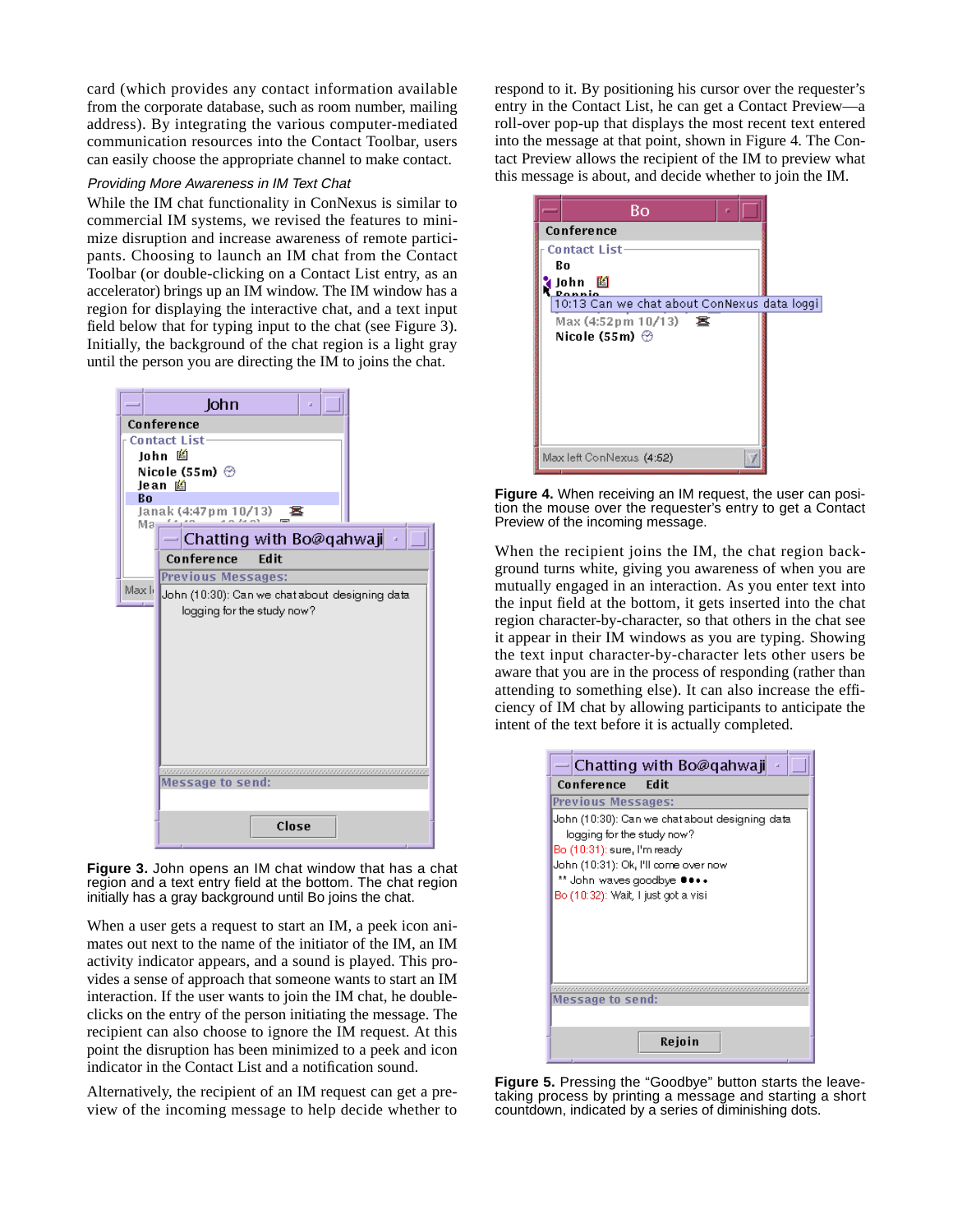The IM window has a "Goodbye" button at the bottom that allows users to convey their intent to end the chat without abruptly disconnecting the IM. Pressing Goodbye starts the "leave-taking" process by printing a message and starting a countdown, shown by a series of dots of diminishing size, (see Figure 5). This conveys that you would like to take leave of the conversation, but keeps the connection open for any last-minute thoughts before the window disappears.

## **Preliminary Use Experience with a Working Prototype**

To get some early use experience with the ConNexus design concepts, we extended an academic IM system (PEPPER from Virginia Tech) to create a working prototype. We have been using the prototype in our own group (which is split between California and Massachusetts) for about a year and a half, and have added two other working groups and summer interns adding up to about ten users of the system. We also temporarily deployed ConNexus among a group of three administrative assistants.

From this preliminary use experience, we found that much of the benefit from ConNexus comes from the awareness in the Contact List, without using IM or other communication tools at all. Awareness of when people are at their desk is useful in timing when to place a phone call to them (which is still done manually by dialing the phone since telephony is not integrated into ConNexus). Awareness information is especially useful for users in different time zones. For our group, it helps us notice when people on the West Coast come in to the office, when people leave for and come back from lunch, and when people on the East Coast leave the office. Users also appreciated having calendar information integrated into ConNexus as being much more efficient than using our desktop calendar program to browse someone else's current schedule.

#### **PROJECT AWARENEX: MOBILE AWARENESS**

The proliferation of mobile devices and the need to account for mobility in collaborative technology motivated us to extend the awareness functionality in ConNexus to wireless devices. We began by interviewing groups of mobile professionals (real estate agents, technical consultants) to understand their communication needs and how they currently use their mobile devices. Some common themes emerged from these interviews:

- People need access to their information from a variety of locations (e.g., home office, branch office, in transit).
- Mobile devices are commonly used concurrently or in close relationship with each other (e.g., looking up a number on a Palm to place a cell phone call).
- Mobile users demand timely responsiveness and applications that are efficiently designed.

Drawing from previous research and these interviews, we designed the Awarenex (for *Aware*ness *nex*us) prototype. We focused on handhelds (wireless Palms, RIM Blackberry devices) and also integrated telephony into Awarenex. We wanted both to enable mobile users who were away from their desktop computer to maintain awareness of their colleagues, and to be able to maintain awareness of mobile users when they left their desktop. In addition, we built a prototype speech interface so that users calling in over the

phone (without any display device) could make use of the awareness and communication features of Awarenex.

Designing for mobile devices, rather than a computer desktop, posed a few major challenges:

- The screen size of mobile devices is severely limited (typically 160 x 160 for handhelds).
- Mobile devices are viewed only intermittently, rather than the somewhat continuous monitoring at a computer.
- Limited bandwidth, network infrastructure, and coverage constrains the amount, reliability, and speed of network connection to the device.

#### **The Awarenex User Interface Design**

The Awarenex interface drew heavily from what we learned with the ConNexus interface on the desktop while accounting for the mobility of the users and the constraints of the handheld platforms.

#### Contact List

The Contact List (shown on a Palm in Figure 6) tries to help you determine whether people are available for contact.



**Figure 6.** The Contact List (shown on a Palm) shows a selected list of users with the locale and activity indicators for each user's most recent activity.

Each entry in the Contact List includes a name, the locale for where that user is (or was most recently) active, and any communication activity information. Figure 6 shows that Nicole was most recently in her office, but her computer there has been idle for 23 minutes. Furthermore, the clock icon indicates that she currently has an appointment scheduled in her on-line calendar. From her awareness information, it seems unlikely that Nicole is available for contact.

Bo is shown to be mobile, currently using a wireless handheld, and in a call with his mobile phone. Frank has not been logged in to an Awarenex device (name is not in bold) for 2 hours and 46 minutes. Phil's most recent activity was in the Speech Lab 3 minutes ago. Willie is in a call at home,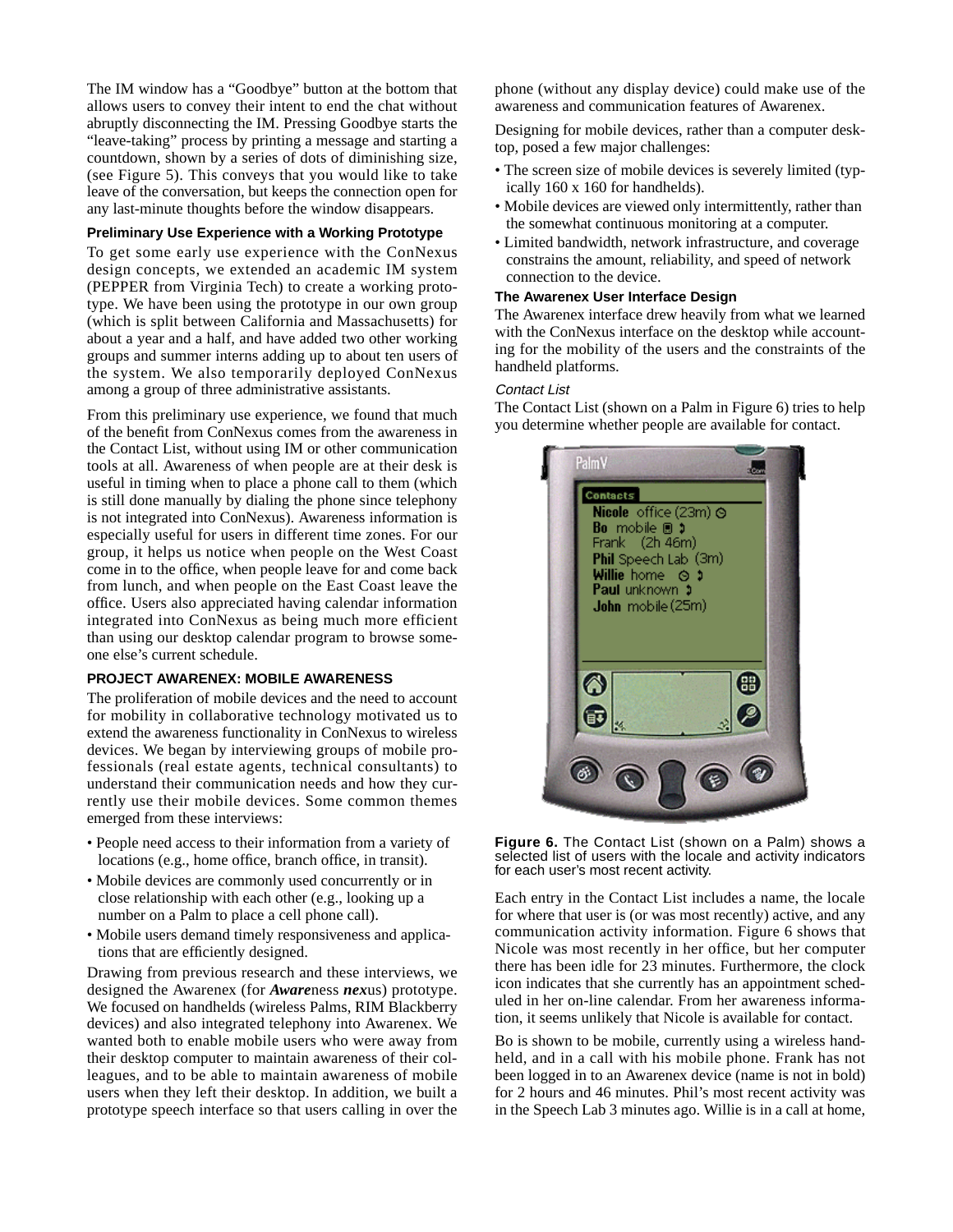during a scheduled appointment time. Paul is currently active on the phone but his locale is unknown, since he is using the speech interface over the phone which cannot report a location for him.

Note that all times are presented in a "relative" format (e.g., idle for 23 minutes, logged off for 2 hours and 46 minutes). This format avoids problems we encountered in our earlier experience with ConNexus, which used an "absolute" time stamp (e.g., logged of at 3:18p). Since users spanned across several different time zones, it was often unclear how to interpret in which time zone the time was being reported.

Most users do not log out of their office computers while taking short trips or attending meetings throughout the day, and many users leave themselves logged in indefinitely (until the computer requires rebooting). Thus, we had to handle users becoming active from another locale (e.g., mobile device, home computer) while still being logged on elsewhere. For the Contact List, we present the awareness information from the locale in which the user was most recently active. More detailed awareness information from the other locales is presented in the following screens.

## Contact Locator

Clicking on an entry in the Contact List brings up a Contact Locator for that person.



**Figure 7.** The Contact Locator (shown on a RIM) shows a salient appointment, an e-mail entry, and awareness information on all devices in each locale.

The Contact Locator provides more detailed awareness information and presents the options for contacting that person, as shown on a RIM Blackberry 957 device in Figure 7. The interface on the RIM is driven by selecting an item with the thumbwheel and clicking on it to bring up a context-sensitive menu of actions associated with that item.

The first line in the Contact Locator shows the most salient appointment for the person (either a current or next occurring appointment scheduled in his on-line calender). The next line shows an e-mail address for the user, which can be

selected to bring up an e-mail compose window to him. The rest of the Contact Locator shows the locales that the system knows about, the contact devices within each locale, and the awareness information about each device. The most likely locale to reach the user (i.e., the locale with the most recent activity) is indicated by the locale label in bold.

While we hope the simple algorithm of highlighting the locale with the most recent activity will be helpful, we do not expect it to be foolproof. Rather, we imagine there will be many situations where the human user will have to interpret the complete awareness information from the calendar and all locales to determine the best way to try to contact a user. Thus, we present all the awareness information from all locales to enable the user to make informed choices that the software would not be able to reliably predict.

Within each locale, the communication devices are listed along with their awareness information. In the example in Figure 7, Bo was most recently active in his office and has devices in two other locales (mobile and home) through which he can be contacted. Clicking on an entry for a device will initiate a communication attempt to that person at that device, as described in the next section.

Note that the communication devices fall into two different categories: those that are usually on and used somewhat continuously, and those that are usually inactive and used only intermittently. This differentiation determines what kind of awareness information is useful for each device. Once logged on to a computer, it is used somewhat continuously, and any idle time of the input devices or time since logging out is reported as awareness information.

On the other hand, mobile devices and phones are used only intermittently, and otherwise are inactive. Thus, the awareness information shows when these devices are actively being used (e.g., in the contact list, a phone icon appears when in a call or handheld icon when it is being used). Otherwise, the time since the device was last used is reported.

The Contact Locator also provides access to communication resources that are not specific to a locale. On the RIM interface, these are offered as menu options that are presented when any item is selected. On the Palm interface, these options are displayed in a row of buttons along the bottom edge of the screen. These resources include providing an interface for browsing through the next week of calendar appointments for the person, sending him e-mail, and browsing his on-line directory information.

#### Initiating Communication

From the Contact Locator, you can initiate an attempt to communicate with a person at a specific device. Clicking on a device that can receive an IM (e.g., computer, handheld) brings up an IM interface. The latencies in some of the wireless networks are such that character-by-character display of the IM text is impractical. In this case, the text is buffered and transmitted when the line of text is completed.

Clicking on a phone entry brings up the interface shown in Figure 8(on a Palm) for placing a phone call. It shows placing a call to the person at the device that you selected. The system makes a guess about what phone to use for you from which to place the call. In this example, you are using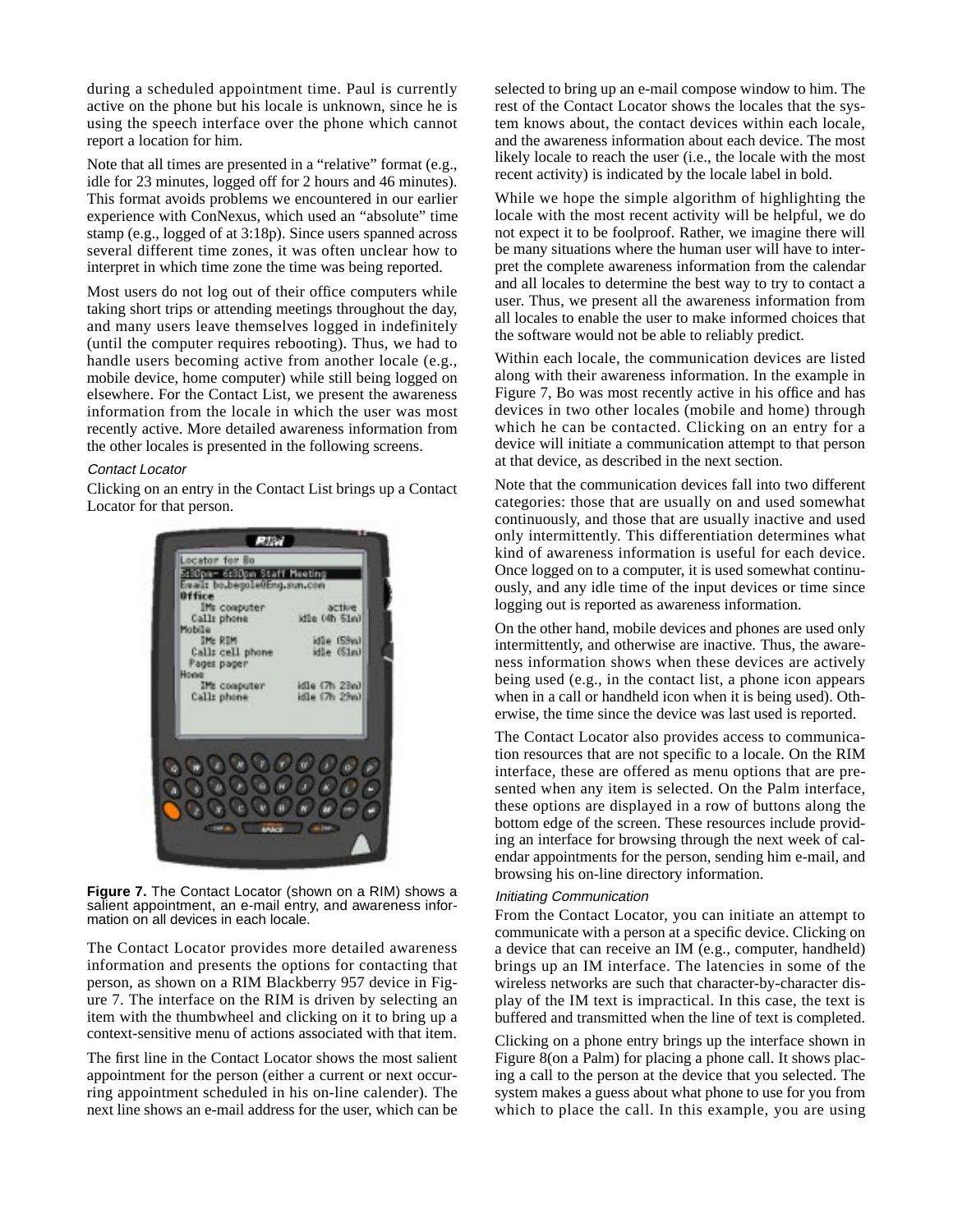Awarenex on a Palm which is registered in your mobile locale, so the system selects your mobile phone from which to place the call. If you were using the desktop Awarenex client in your office, it would select your office phone.



**Figure 8.** Selecting to call a user brings up a dialog showing the source and destination phones for the call.

The pop-up menu next to each phone number offers all the phone numbers that Awarenex knows about (as well as an option to enter another phone number) to easily redirect the call if the default option is inappropriate. Once the phone numbers are confirmed by pressing the "Call" button, Awarenex calls your phone, then places the call to the recipient and updates the awareness information to show that both of you are in a call. Note that the IM interface also has a button to initiate a phone call to support the transition from IM to phone that was observed in the research on IM use in the workplace [11].

Selecting to send e-mail brings up a compose window for the user's default e-mail address. People are often known at a single e-mail address (either because they can access their e-mail from a variety of locations, or because they can forward their e-mail to wherever they need to read it). Thus, email tends not to be tied to any locale. If the user has more than one e-mail address, a menu is available in the compose screen to change the address to other known addresses.

# **Speech Access from a Phone Client**

Integrating telephony services within Awarenex suggested the opportunity of making the awareness information available to users calling in over the phone without any mobile device. For example, if you were to call a colleague, Tom, and he does not answer, you could identify herself as an Awarenex user and go through the following dialog:

Awarenex: Tom is not answering the phone. Would you like to leave voice-mail, page him, or check status? Caller: Check his status.

Awarenex: Tom has an appointment at 1:30 pm to 6:00 pm Eastern Time, 'working at home'. His computer at home is active. What next? Caller: Call his home

Awarenex: Calling Tom at home.

Awarenex would then transfer the call. Without a display, the speech interface does not provide all the awareness information about a user, but provides the most relevant information to suggest the best alternative for making contact with the person. Integrating awareness into the phone dialer also allows us to experiment with automatically routing phone calls to the user's most recently active locale.

#### **Awarenex Implementation**

Awarenex is a centralized system consisting of a set of device-dependent clients and two main server components: the Awarenex server and the telephone Dialer server (see Figure 9). Desktop and handheld clients connect to an Awarenex server which receives activity and communication information from clients and propagates those changes to appropriate clients. The Dialer server consists of a multiline telephone switch and is responsible for placing calls between Awarenex users and providing a speech interface to the Awarenex service. When a user places a telephone call through Awarenex, the Awarenex server connects to the Dialer server which places the call and tracks the status of both parties (e.g., busy, answer, hang-up). The Dialer server also acts as a client of the Awarenex server, providing a speech interface to users who call into the Dialer server. Two additional server-side components are used to connect with the networks that service the wireless handhelds.



**Figure 9.** Awarenex server-side components (in gray) communicate with client devices via their associated networks.

All server components and the desktop client are written in the Java<sup>TM</sup> programming language. The RIM and Palm clients are written in C++. The components communicate using an ASCII message protocol. The protocol and distribution architecture are designed to support scalability through the use of multiple Awarenex servers.

Although the RIM and Palm devices have similar processing and display capabilities, the platforms present different development environments, user interface libraries, as well as data storage and access libraries. Due to this platform variance, we spent considerable time re-creating common platform functions such as the string manipulation functions found in the standard C libraries. Also, different time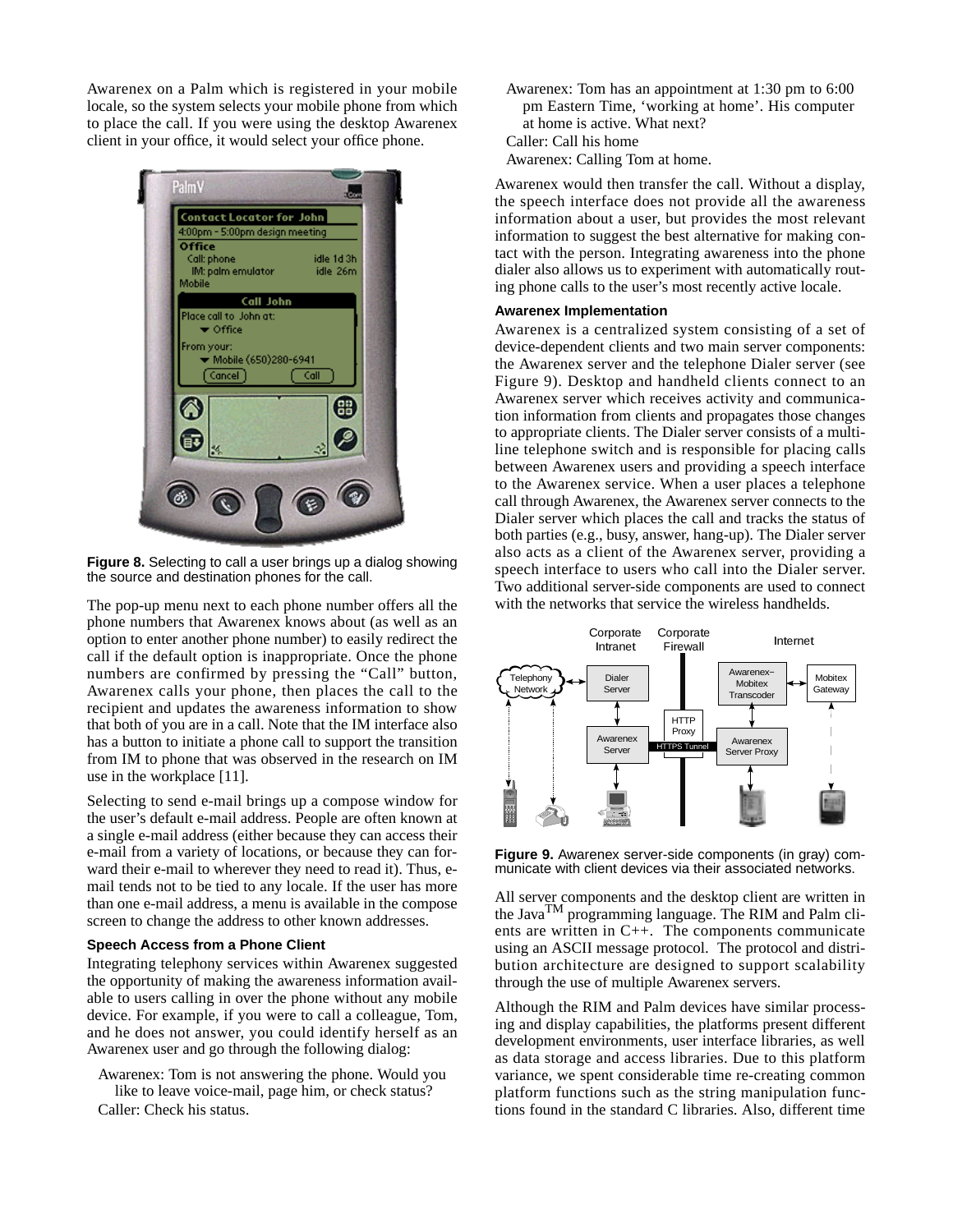formats forced us to create an efficient, platform independent interchange format for time. Although the solutions to the interoperability problems are generally well known and straightforward, we were dismayed at how often they arose between these devices.

# **Evaluating Usability**

In extending our desktop computer interface to mobile devices, we were concerned that we might fall into the trap of treating the mobile devices as simply compact versions of the desktop client. Industry experience with interface design for handhelds has highlighted that those interfaces must account for the more task-focused and urgent context of a mobile user (Bergman [2]). To get some feedback on our design concepts, we conducted a heuristic evaluation with user interface designers in our company that have more experience with designing for mobile devices. We followed this up with a "paper" usability study (using screenshot images on a computer) with experienced Palm users.

Both experiences suggested some design revisions and raised open issues that we want to investigate by observing the prototype with real use experience. We need to simplify the navigation among the Awarenex screens on the mobile client. Currently we have a button labeled "Contacts" that takes users back from the Contact Locator to the Contact List. None of the users could make sense of this button label, and we will instead use more of a Web navigation model with a "Back" operator to navigate back to the list. Several other button label issues also arose in these studies.

An open issue is whether our simple algorithm for suggesting the best locale for contacting people is reliable enough to allow us to streamline the interface. Some felt that if Awarenex knows the user's most recently active locale, presenting awareness information for the other locales unnecessarily clutters the Contact Locator interface.

On the other hand, our concern is that you may often need to exercise judgement based on all the awareness information for the user about how to best contact that person. For example, if a user is in transit between two scheduled appointments, but briefly stops by her office to glance at email, there will be a span of time where the most recent awareness information would indicate that she is in her office. The bigger picture, including the scheduled appointments and mobile devices, would explain that she is probably still mobile. We will be looking forward to real use experience to help us better understand the right UI model.

Another open issue is the organization of the Contact Locator interface, currently grouped in terms of locales. Some devices transcend locales (e.g., using your mobile phone, even when you are in your office). Furthermore, you might be more interested to reach someone using a particular communication channel, regardless of what locale they are in. Thus, some wanted to see the Contact Locator organized by devices rather than locales. Our rationale for grouping devices in the context of locales is that the activity of the other devices in a locale helps determine the best way to contact someone. For example, you might have not used your office phone for over a day, but if your office computer is active, it is probably more promising to try calling your

office phone than any of the other phones. This is another area we want to study in real use experience.

# **REFLECTING ON MAKING AWARENESS MOBILE**

Together, ConNexus and Awarenex demonstrate:

- Providing interfaces on multiple platforms for interacting with a centralized resource of dynamically changing awareness information
- Coordinating actions among different devices operating on independent networks
- Integrating telephony with other communication resources and providing awareness of telephony activity
- Augmenting IM chats by offering approach and leave-taking awareness cues when starting and ending chats.

Extending beyond the desktop to include mobile users helped us to appreciate a larger context for which awareness information is useful. It also led us to the concept of locales as a useful way of grouping communication devices, tracking awareness, and suggesting the best way to contact someone.

Integrating the different platforms of computer desktop, wireless handheld, and speech also presented several design challenges. Each device has different interface affordances. The Palm interface is driven by a stylus on a touch screen with graffiti text input. The RIM uses a thumbwheel to make menu selections and a dedicated "Back" button with a miniature keyboard for text input. The menu driven interface on the RIM reveals more about the user operations and options that can be taken on that selection, but typically requires two clicks (one to bring up the menu, and one to select a menu item). On the other hand, interface widgets on the Palm must make evident what will happen when you touch them, which takes some crafting of the interface but requires fewer input actions from the user.

As mentioned earlier, an important difference among the platforms is the user context for each device. The somewhat continuous use of the desktop client often means that you need to alert users to changes of state. The intermittent use of handheld devices makes the user more task-focused and hurried. The temporal nature of speech interfaces makes it more important to streamline the information that is presented over the audio channel.

One interesting aspect of this project is that it is likely that one user will encounter the Awarenex interface on multiple platforms, as she moves from office desktop to handheld device to speech interface. This is slightly different from traditional cross-platform design, where interfaces are created across several different platforms, but users typically stay within a platform (e.g., Macintosh or PC). Since users are likely to experience the interface on multiple platforms, we had to maintain a certain consistency in the interface across all platforms, while also respecting the different use contexts of each platform.

Providing these awareness services across a range of platforms points out the need for better interaction among devices. Much of the current design involves bridging among the various service providers and networks (telephony, cell phone, pager, intranet, wireless network). Having the support for these devices fractured across several